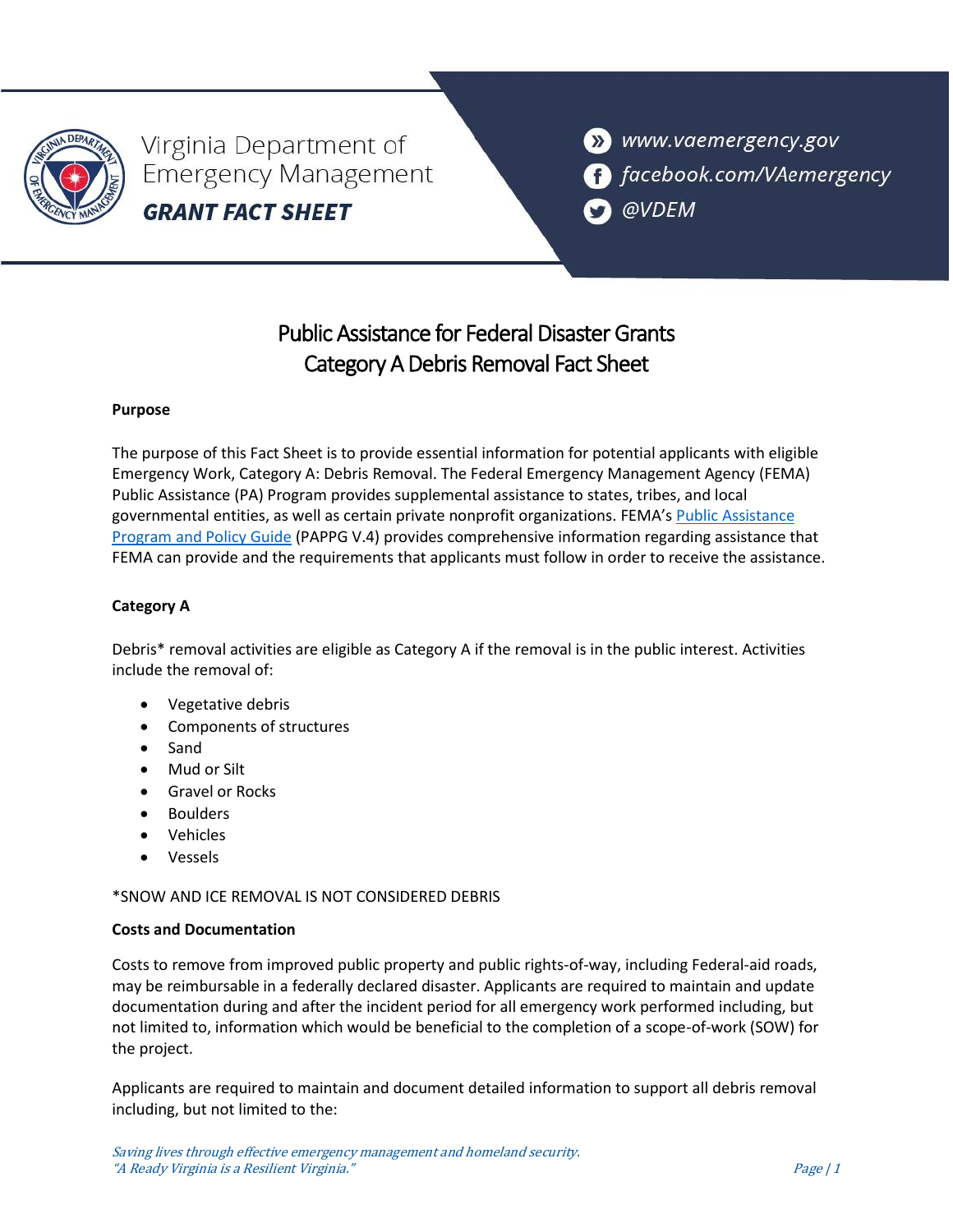- Estimated debris quantities by type (required for all uncompleted work);
- Photographs of debris impacts, if available;
- Location of temporary reduction sites and permanent disposal sites (required);
- Copies of permits for reduction and disposal sites (required);
- Quantities of debris removed, reduced, disposed, and recycled (by type) with load tickets to support quantities (required if contracted);
- Tower logs (required if contracted);
- Documentation to substantiate legal responsibility (required);
- The basis of the immediate threat determination (required); Location of debris (required); and
- Documentation to substantiate the debris was deposited by the incident and was not preexisting (e.g., waterway soundings that show pre-and post-incident levels) (required).

Force account resources such as labor and equipment may be eligible. Documentation includes:

- Name of Employees
- Days /Hours worked
- Work Performed
- Pay Policy
- Contract Procurement Policy
- Type of Equipment and Attachments Used
	- o [FEMA Schedule of Equipment Rates](https://www.fema.gov/assistance/public/schedule-equipment-rates)
- Time log of usage
- Operator name
- Contracted personnel/equipment
- Certifications of truck size/capacity

### **Ineligible Expenses and Work**

Debris removal from the following is ineligible:

- Federally maintained navigable channels and waterways;
- Flood control works under the authority of the Natural Resources Conservation Service (NRCS). Flood control works under the specific authority of NRCS are those that are part of the Watershed and Flood Prevention Operations (WFPO) Program under PL 83-566;
- Agricultural land; and
- Natural, unimproved land, such as heavily wooded areas and unused areas.

### **Alternative Procedures for Debris Removal**

The Applicant may elect to participate in the Alternative Procedures for debris removal and receive reimbursement for straight-time for the Applicant's budgeted employees that conduct debris removal activities. The Applicant opts-in by including straight-time in their debris removal (Category A) project claims.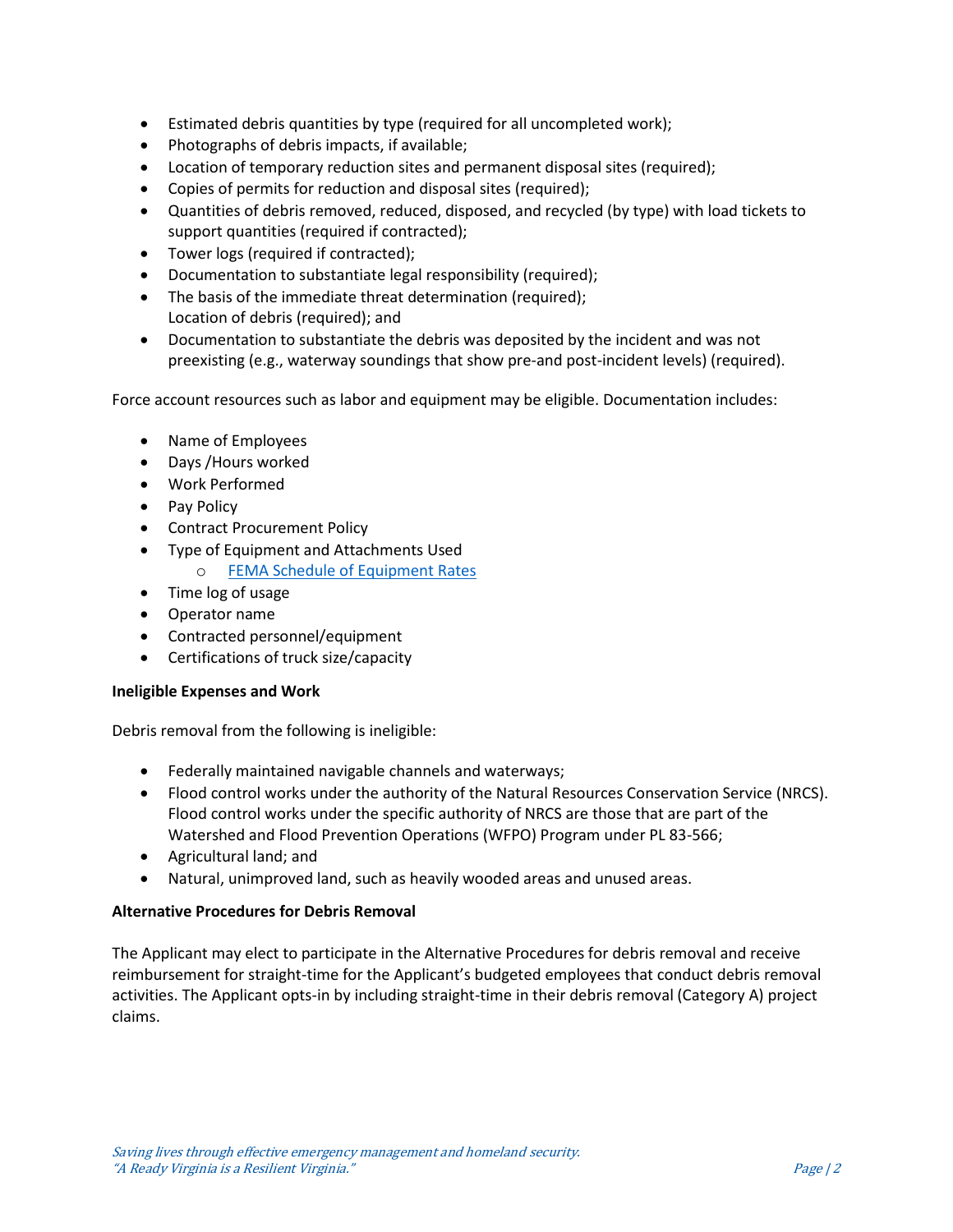#### **Debris Contracts**

According to the FEMA [Debris Monitoring Guide,](https://www.fema.gov/sites/default/files/documents/fema_debris-monitoring-guide_sop_3-01-2021.pdf) when procuring contracts for debris removal operations and monitoring services, Applicants must use their standard procurement processes and practices that conform to SLTT procurement policies and regulations, as well as those required by Federal regulations. Failure to adequately follow procurement requirements may result in the deobligation of all or some of an Applicant's PA funding. If a Federal requirement is different than the SLTT requirements, or the Applicant's own requirements, it must use the more restrictive requirement.

Applicants are required to use competitive contract bidding procedures when procuring debris contracts, unless they can justify sole sourcing. If the Applicant, in compliance with SLTT law, wants to issue a sole source contract rather than conduct a sealed bidding process, the Applicant would have to demonstrate that there are "exigent circumstances" necessitating procurement by non-competitive methods and use of a sealed bidding process would cause an unacceptable delay. Applicants are also required to maintain proper oversight of these contracts to ensure compliance with contract terms. The Applicant must include in the contract a termination date for the non-competitively procured contract and justify in writing why the period of performance is reasonable under the prevailing circumstances.

#### **Debris Removal from Non-Navigable Waterways**

Non-navigable waterways, including flood control works and natural waterways debris deposited by the incident may obstruct a natural waterway (that is, a waterway that is not improved or maintained) or a constructed channel, including flood control works. In these cases, removal of the debris from the channel is eligible if the debris poses an immediate threat, such as when the debris:

- Obstructs, or could obstruct, intake structures;
- Could cause damage to structures, such as bridges and culverts; or
- Is causing, or could cause, flooding to improved public or private property during the occurrence of a 5-year flood.

Removal of the obstruction is eligible in streams where debris removal might also be eligible under the NRCS Emergency Watershed Protection Program (EWP) unless NRCS provides assistance for the debris removal. However, FEMA, the Recipient, and the Applicant need to coordinate with NRCS first to ensure that any work performed does not jeopardize other assistance that may be eligible under the EWP.

Debris removal from flood control works that are under the specific authority of NRCS is ineligible for PA funding, even if NRCS does not have sufficient funding or does not provide assistance. Flood control works under the specific authority of NRCS are those that are part of the WFPO Program under PL 83- 566. For flood control works that are eligible for the USACE Rehabilitation and Inspection Program (RIP), debris removal is eligible for PA funding. USACE does not reimburse Applicants for debris removal but conducts this activity directly when necessary.

### **Privately Owned Vehicle Removal**

Privately Owned Vehicles and Vessels on Public Property Removal of privately-owned vehicles and vessels from public property is eligible if all of the following conditions are met:

• The vehicle or vessel blocks access to a public-use area;